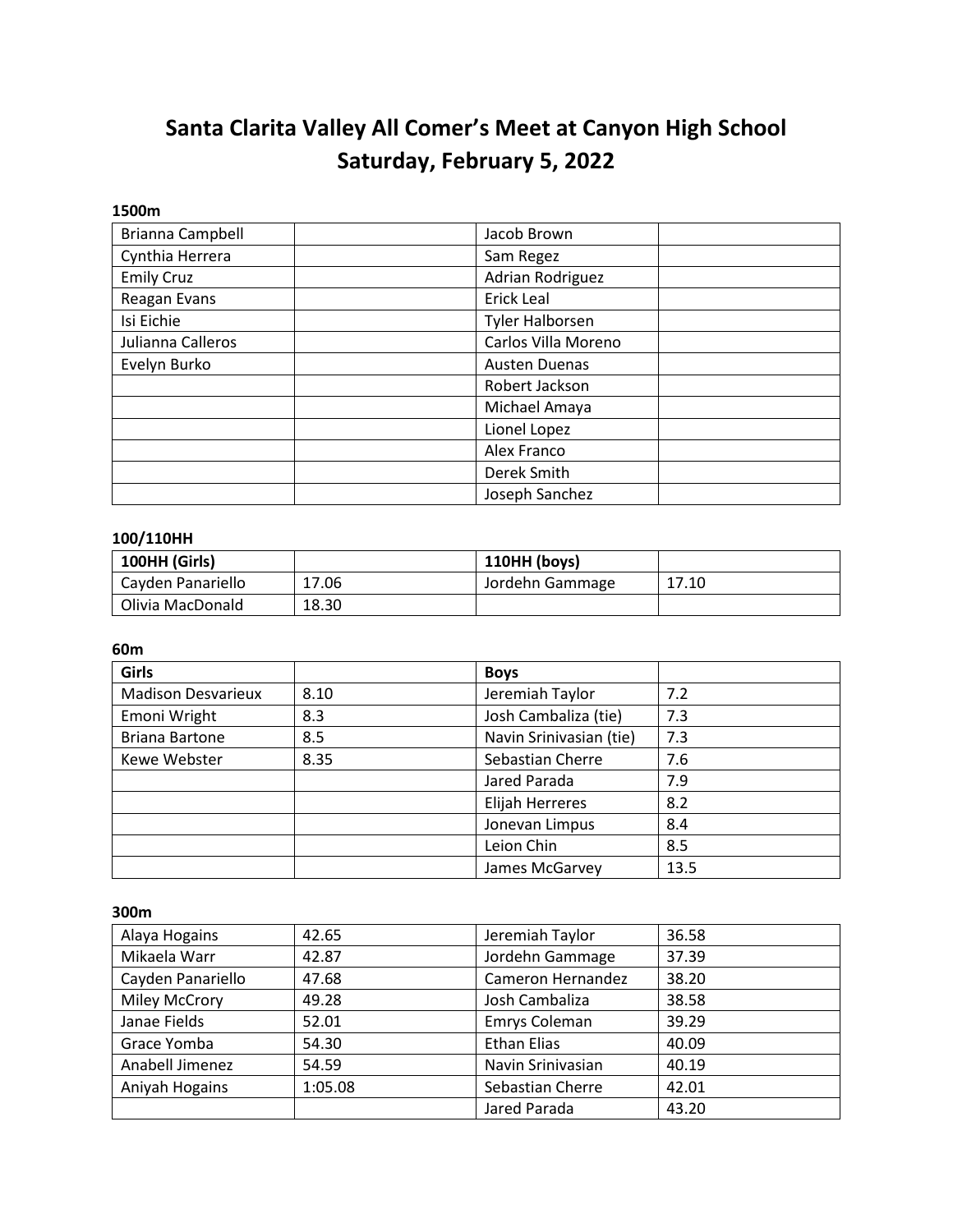|  | Logan Hauser    | 43.40 |
|--|-----------------|-------|
|  | Elijah Herreres | 43.80 |
|  | Jonevan Limpus  | 44.20 |

**4x800**

| Team A: 10:22    | Team B: 10:40 | Team C: 10:45  | Team D: 11:25     |
|------------------|---------------|----------------|-------------------|
| Isi (2:50)       | Joseph (2:48) | Evelyn (3:12)  | Julianna C (3:29) |
| Cynthia $(2:41)$ | Emily (2:43)  | Derek (2:48)   | Reagan (3:03)     |
| Lionel (2:40)    | Robert (2:41) | Michael (2:36) | Carlos (2:37)     |
| Jacob $(2:11)$   | Erick (2:28)  | Sam (2:09)     | Adrian (2:16)     |

## **150m**

| Mikaela Warr              | 18.2 | Jeremiah Taylor   | 16.9  |
|---------------------------|------|-------------------|-------|
| <b>Madison Desvarieux</b> | 19.3 | Jordehn Gammage   | 17.4  |
| Alaya Hogains             | 19.4 | Cameron Hernandez | 17.5  |
| Emoni Wright              | 19.6 | Navin Srinivasian | 17.59 |
| <b>Briana Bartone</b>     | 20.4 | Josh Cambaliza    | 17.6  |
| Kewe Webster              | 20.9 | Ethan Elias       | 18.3  |
| <b>Miley McCrory</b>      | 21.5 | Jared Parada      | 19.2  |
| Janea Fields              | 22.3 | Elijah Herreres   | 19.6  |
| Annbell Jimenez           | 23.6 | Jonevan Limpus    | 20.0  |
| Grace Yomba               | 23.8 | Logan Hauser      | 20.1  |
| Aniyah Hogains            | 32.0 |                   |       |

#### **4x200**

| Taylor, Gammage, Hernandez, Srinivasian | 1:38.1 |
|-----------------------------------------|--------|
| Cambaliza, Herreres, Hauser, Elias      | 1:48.3 |
|                                         |        |

| Warr, Panariello, Bartone, Desvarieux | 1:48.4 |
|---------------------------------------|--------|
| Kewe, Alaya, Emoni, Miley             | 1:56.2 |

#### **Shot Put**

| George Stansell    | 44'0"  |
|--------------------|--------|
| Malachi Villalobos | 23'9'' |
| Jayah May          | 26'6'' |
| Ebony Lubin        | 23'11" |
| <b>Discus</b>      |        |
| Malachi Villalobos | 62'2"  |
| Jayah May          | 78'11" |
| Ebony Lubin        | 57'7'' |

## **Long Jump**

| <b>Emerys Coleman</b> | 17'9''   |
|-----------------------|----------|
| Josh Cambaliza        | 16'7.5'' |
| Cameron Hernandez     | 16'4.5'' |